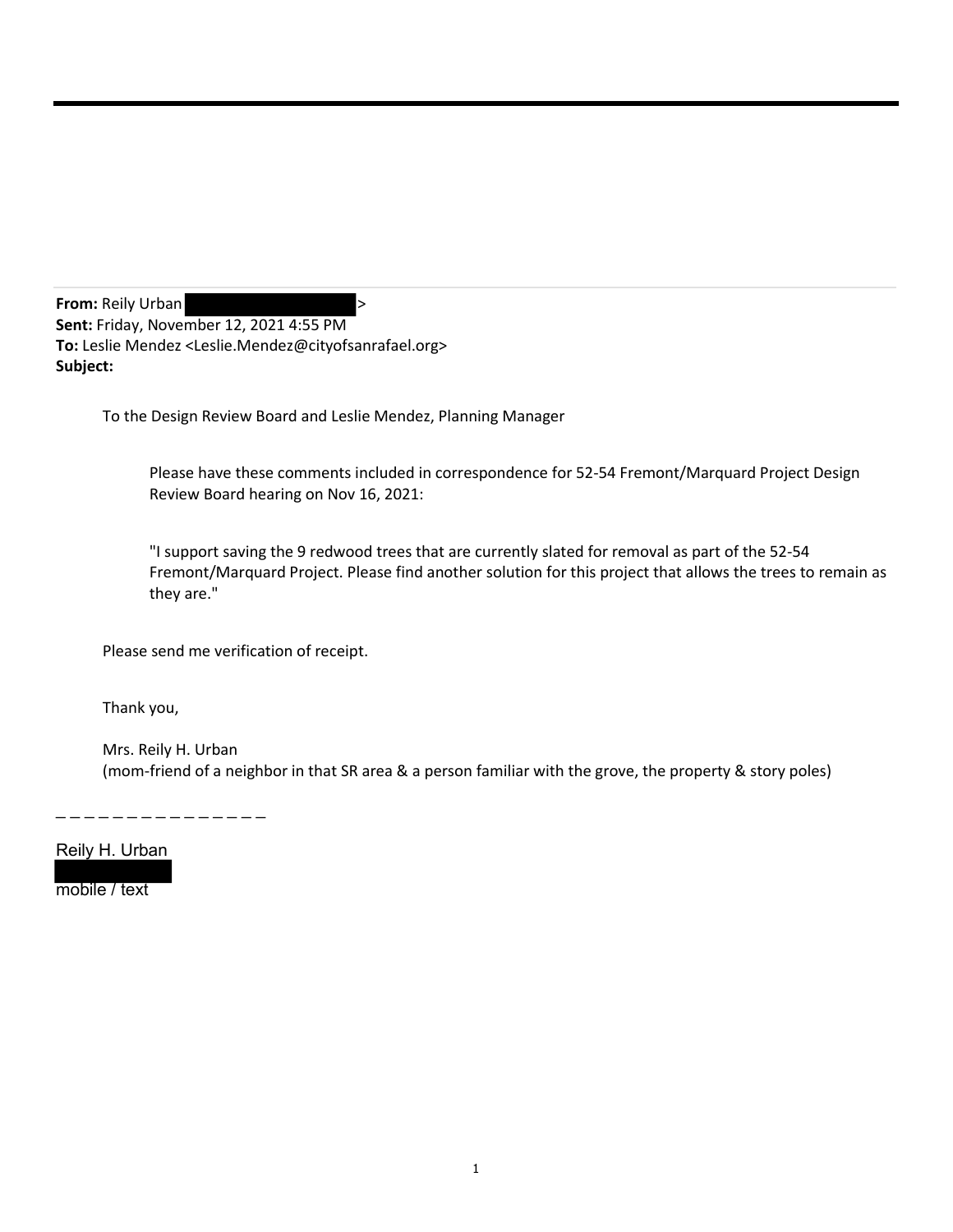**From:** Suzanne Lucas <  $\sim$ **Sent:** Friday, November 12, 2021 10:04 AM **To:** Leslie Mendez <Leslie.Mendez@cityofsanrafael.org> **Subject:** Save the Redwoods!

To the Design Review Board and Leslie Mendez, Planning Manager

Please have these comments included in correspondence for 52-54 Fremont/Marquard Project Design Review Board hearing on Nov 16, 2021.

I support saving the 9 redwood trees that are currently slated for removal as part of the 52-54 Fremont/Marquard Project.

Please find another solution for this project that allows the trees to remain as they are—we need these valuable tress, and the habitat they provide in our community.

Please send me verification of receipt.

Thank you,

Suzanne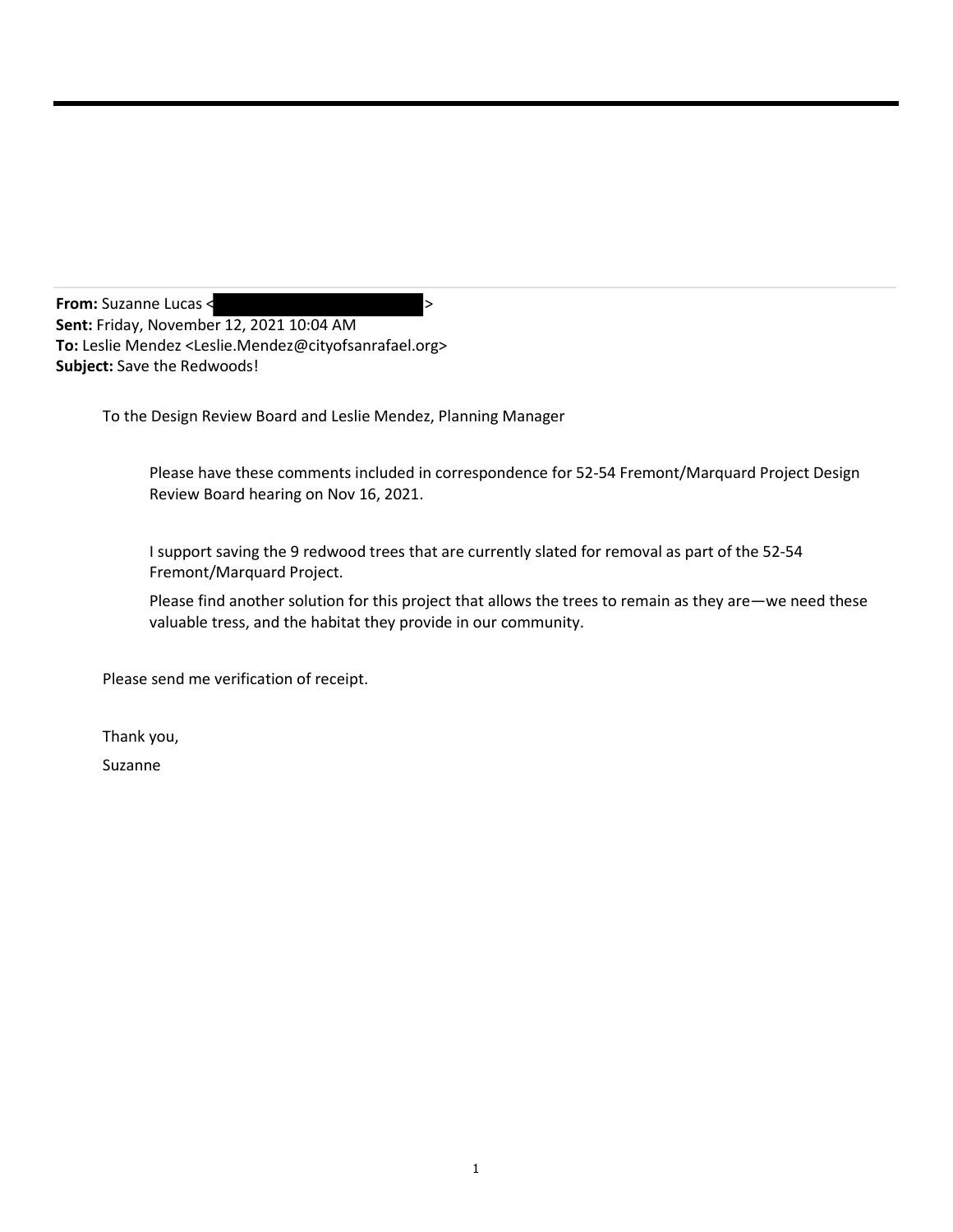**From: ALEXANDRA NICANDRI <a Sent:** Thursday, November 11, 2021 8:15 PM **To:** Leslie Mendez <Leslie.Mendez@cityofsanrafael.org> **Subject:** Comments for Meeting on 11/16

Good evening Ms. Mendez,

Please have these comments included in correspondence for the 52-54 Fremont/Marquard Project Design Review Board hearing on November 16, 2021.

I support saving the 9 redwood trees that are currently slated for removal as part of the 52-54 Fremont/Marquard Project. Please find another way to move forward with this project that allows these redwood trees to stay intact.

Warm regards, Alexandra Nicandri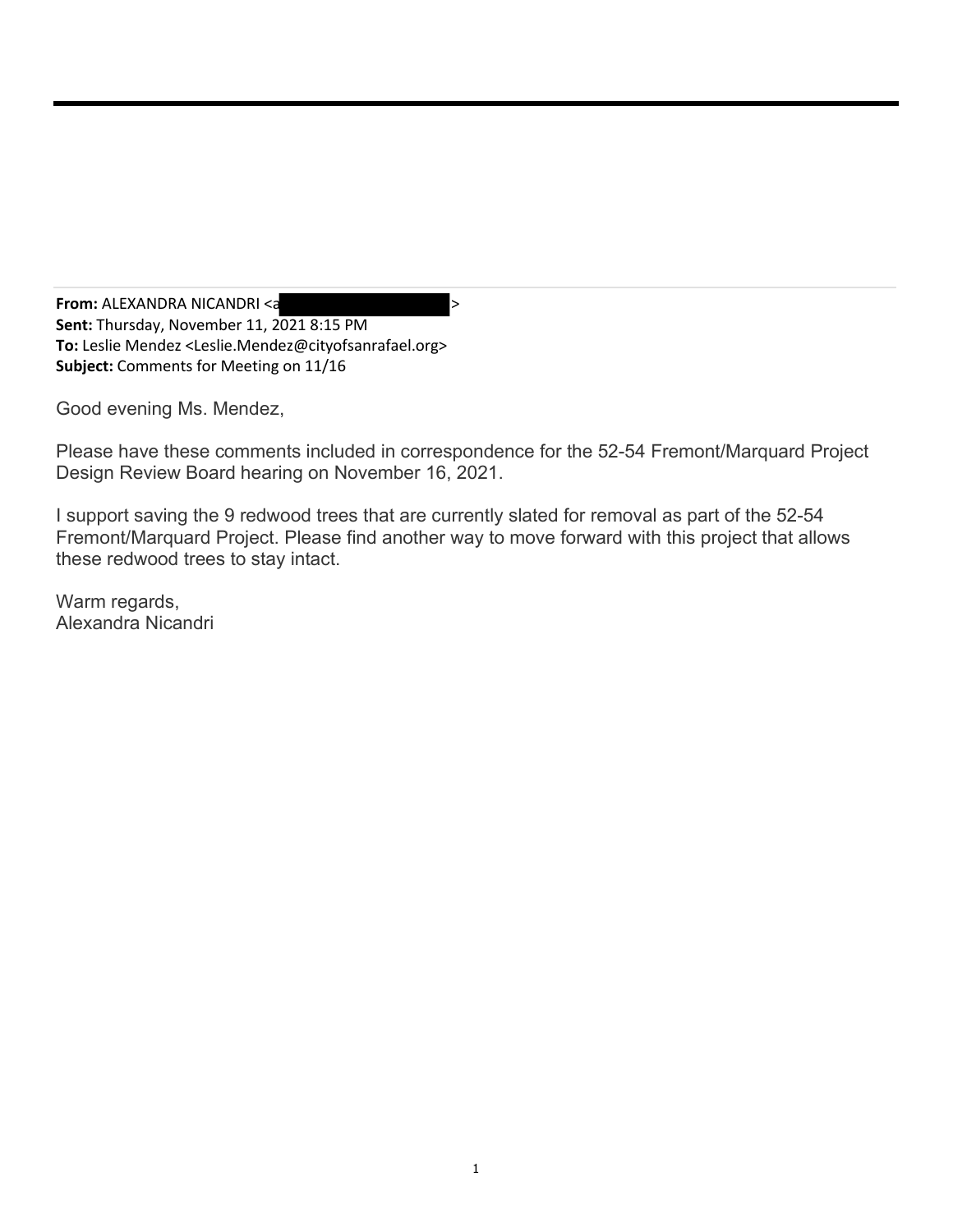**From:** Bob Wotherspoon  $\rightarrow$ **Sent:** Thursday, November 11, 2021 7:15 PM **To:** Leslie Mendez <Leslie.Mendez@cityofsanrafael.org> **Subject:** Please save the redwoods

To the Design Review Board and Leslie Mendez, Planning Manager

Please have these comments included in correspondence for 52-54 Fremont/Marquard Project Design Review Board hearing on Nov 16, 2021.

I support saving the 9 redwood trees that are currently slated for removal as part of the 52-54 Fremont/Marquard Project. Please find another solution for this project that allows the trees to remain as they are.

Please send me verification of receipt.

Thank you,

Bob Wotherspoon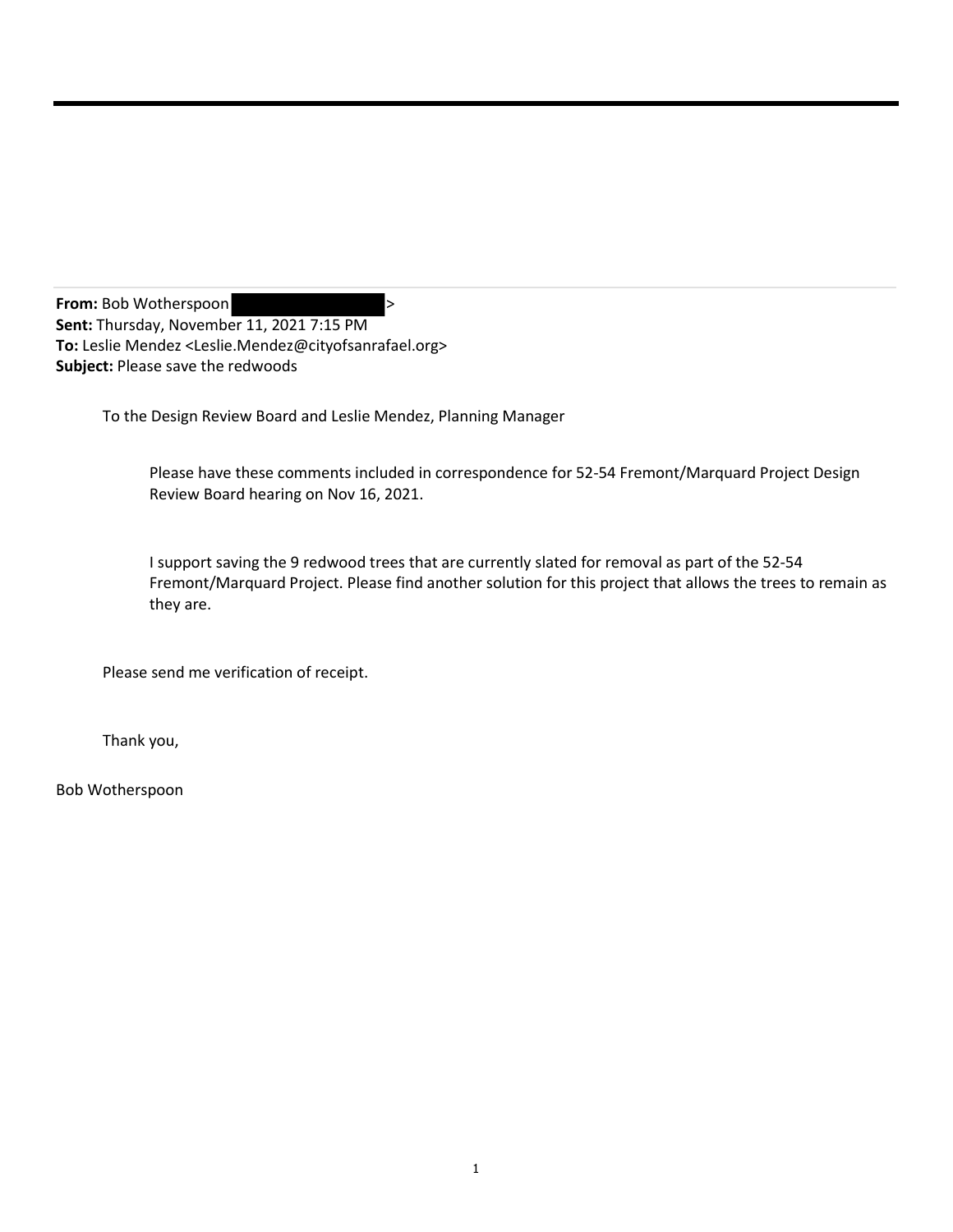**From:** Megan Nitta < > **Sent:** Thursday, November 11, 2021 4:45 PM **To:** Leslie Mendez <Leslie.Mendez@cityofsanrafael.org> **Subject:** 52-54 Fremont/Marquard Project

To the Design Review Board and Leslie Mendez, Planning Manager

Please have these comments included in correspondence for 52-54 Fremont/Marquard Project Design Review Board hearing on Nov 16, 2021.

I support saving the 9 redwood trees that are currently slated for removal as part of the 52-54 Fremont/Marquard Project. Please find another solution for this project that allows the trees to remain as they are.

Please send me verification of receipt.

Thank you, Megan Nitta, West End resident